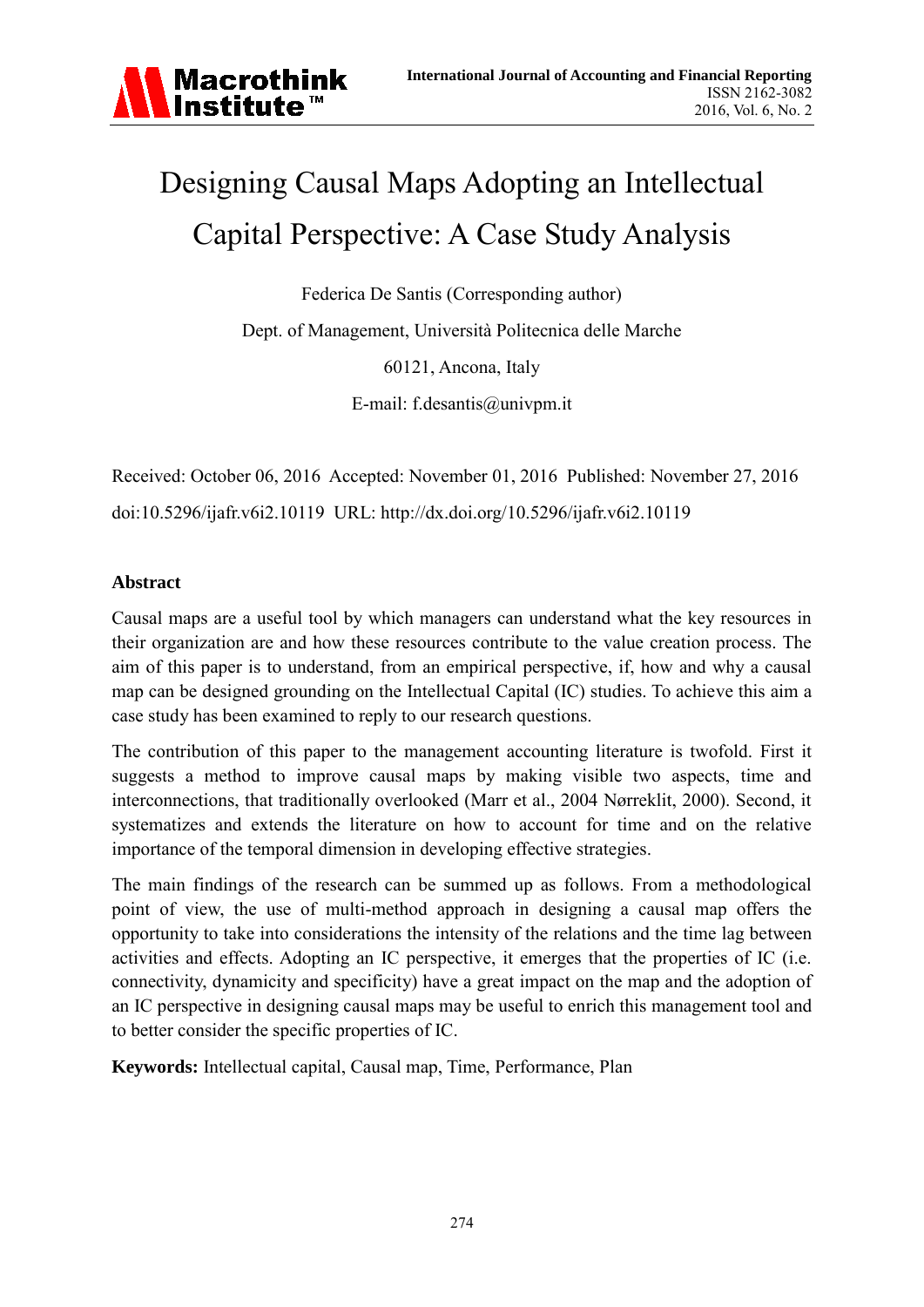

# **1. Introduction**

Today "hyper competition" characterizes domestic and international markets (D"Aveni, 1994; Sengupta, 2013) and consequently firms need to implement strategies that respond to market opportunities by exploiting their resources. Therefore, managers need to understand what the key resources in their organization are in a way to use them to create value. In order to understand how resources contribute to the value creation process causal maps may be adopted. A causal map is defined as a cognitive map useful to capture the judgements about the link between actions and outcome and consequently to understand the cause of some results (Abernethy, 2005; Kaplan and Norton, 2000). An example of this kind of map is the strategic map proposed by Kaplan and Norton (Kaplan and Norton, 1992) in which the financial perspective is considered as the effect generated by variations in the other three Balanced Scorecard perspectives (customers, processes and learning and growth). Concluding, causal maps are a relevant management tool useful to understand and allocate attention to the value creation process (Simons, 1990; Roberts, 2000; Mouritsen, et al., 2001).

The idea of simply mapping the value creation process by identifying cause-and-effect linkages seems to break down at least with reference to two specific aspects. First, referring to the Intellectual Capital field and to the resource based view of the firm, it emerges that firm resources are bundled together and thus co-influence linkages can be identified, i.e. a resource can be both cause and effect of another resource (Dierickx and Cool, 1989). Second, even though several studies show that time is a relevant managerial variable (Mouritsen and Bekke, 1999; Skoog, 2003), causal maps, such as the strategic maps proposed by Kaplan and Norton (2000) tend to do not take into account the temporal dimension even if it is implied in the definition of cause-and-effect relationships. In fact, the cause has to precede the effect in time (Nørreklit, 2000). Moreover, organizations must find means to leverage their available resources at specific points in time in relation with market opportunities in order to create organizational value (Simons, 1990). Finally, according to Roberts and Chaminade (2003) the development of the aforementioned interconnections between firm resources requires time, which then becomes a strategic variable that managers have to consider. In all, the mapbuilding process must take into account the existing interconnections among firm resources and the time lag between causes and effects.

Moving from the consideration that there are little empirical evidences about how to consider both time and interconnections in practice in a map-building process, and that there is a call for more action into management accounting studies, the aim of this qualitative study is to describe a useful approach to enrich the causal maps in a way that they can better visualize how and when resources interact to create value. We argue that a better understanding of value creation can then be used as the basis for validation as well as decision-making (Ittner et al., 2003). The investigation here proposed is based on an action research case study. In particular, the process followed to strike a new venture business five-year plan is analysed pointing out the method adopted to visualize interconnections and time lags between causes and effects. An alliance context was chosen because JVs can be seen as a temporal continuum of different activities (Parise and Sasson, 2002) and, moreover, in the case under investigation, to strike the business plan cause and effect relationship had to be considered.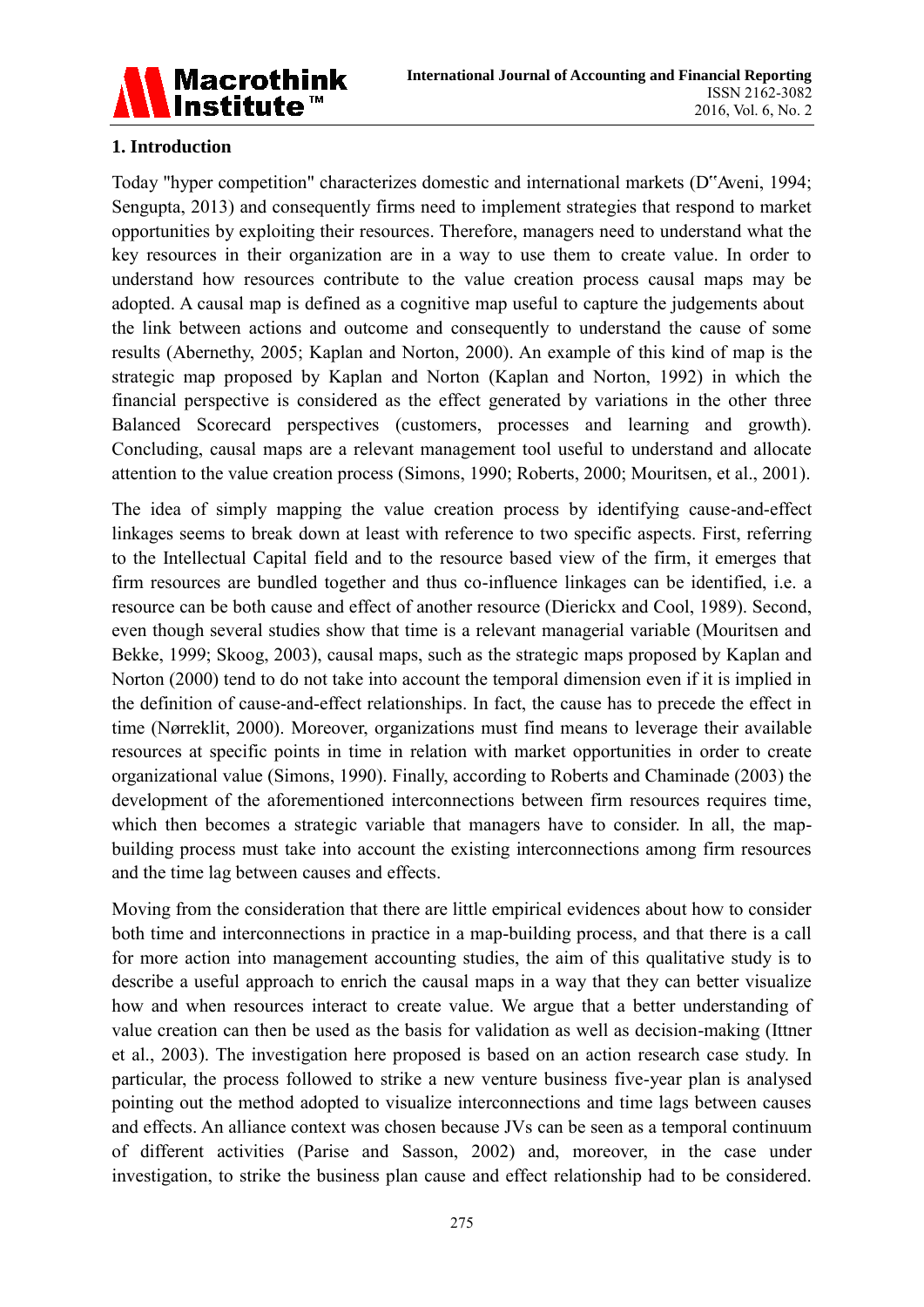

So in here time and linkages appear to be relevant and useful to achieve the goal of this paper.

The contribution of this paper to the management accounting literature is twofold. First it suggests a method to improve a tool – i.e. causal maps – by making visible two aspects, time and interconnections, that traditionally overlooked (Marr et al., 2004 Nørreklit, 2000). Second, it systematizes and extends the literature on how to account for time and on the relative importance of the temporal dimension in developing effective strategies.

The structure of the paper is outlined as follows. The next section provides a brief analysis of the literature useful to explore the gap under investigation. Then, a case study is described analysing the how IC has been considered to draw a business plan of a new venture. In the central part, an attempt will be made to make sense of the case findings and to develop the theoretical arguments of the study. Finally, some valuable insights will be extracted and systematized to draw some conclusions and to propose future research opportunities.

# **2. Theoretical Background**

# *2.1. Defining IC*

In analysing the literature, many theorists have stated that the IC issue is very scattered and fragmented because of the plethora of concepts, methods and tools that have been proposed over the last 10 years (Guthrie et al., 2001). The IC concept, scholars said, is not well understood and rarely it is defined in a clear manner. By way of example, we can find authors that make reference to IC as the system composed of all of the firm"s intangibles (Meritum, 2001); others which make reference to IC as "the sum of everything everybody in a company knows that gives it a competitive edge" (Stewart, 1997); others which consider IC as a combination of knowledge flows (Mouritsen et alii, 2001) or of connections between intangible resources (Roberts, 2000). Moreover, IC can be studied focusing on its resources (static approach) or by underlining the activities carried out to create and develop it (dynamic approach) (Meritum, 2001). This situation could be hindered by the IC phenomenon itself or, more exactly, by its complex nature. In fact, IC is not one-dimensional, but rather, multidimensional and heterogeneous, and its elements are held together by relations (Gröjer, 2001; Bukh et al., 2001; Mouritsen et al., 2001).

In this work, we refer to the IC concept suggested by the Meritum Guidelines (2002) that is to say that IC is the system composed of all of the firm"s intangibles. In abstract terms, this resource can be broken down into three categories: human, structural and relational capital. Human capital is composed of tacit knowledge, capabilities and competences owned by the employees. Structural capital is made up of structured knowledge in the form of patents, databases, procedures, etc. It also comprises "softer" elements such as organizational and managerial processes, the organizational structure, the company philosophy, etc. Lastly, relational capital encompasses the relations whom a company develops with the stakeholders (customers, suppliers, institutions, etc.).

IC, as well as intangibles, has several specific properties (Itami, 1987; Canibano and Garcia Ayuso, 2000; Gröjer, 2001; Guthrie, et al., 2001; Kaplan and Norton, 2001; Meritum, 2002; Chaminade and Roberts, 2003; Mouritsen and Larsen, 2005). In this work, we focus on three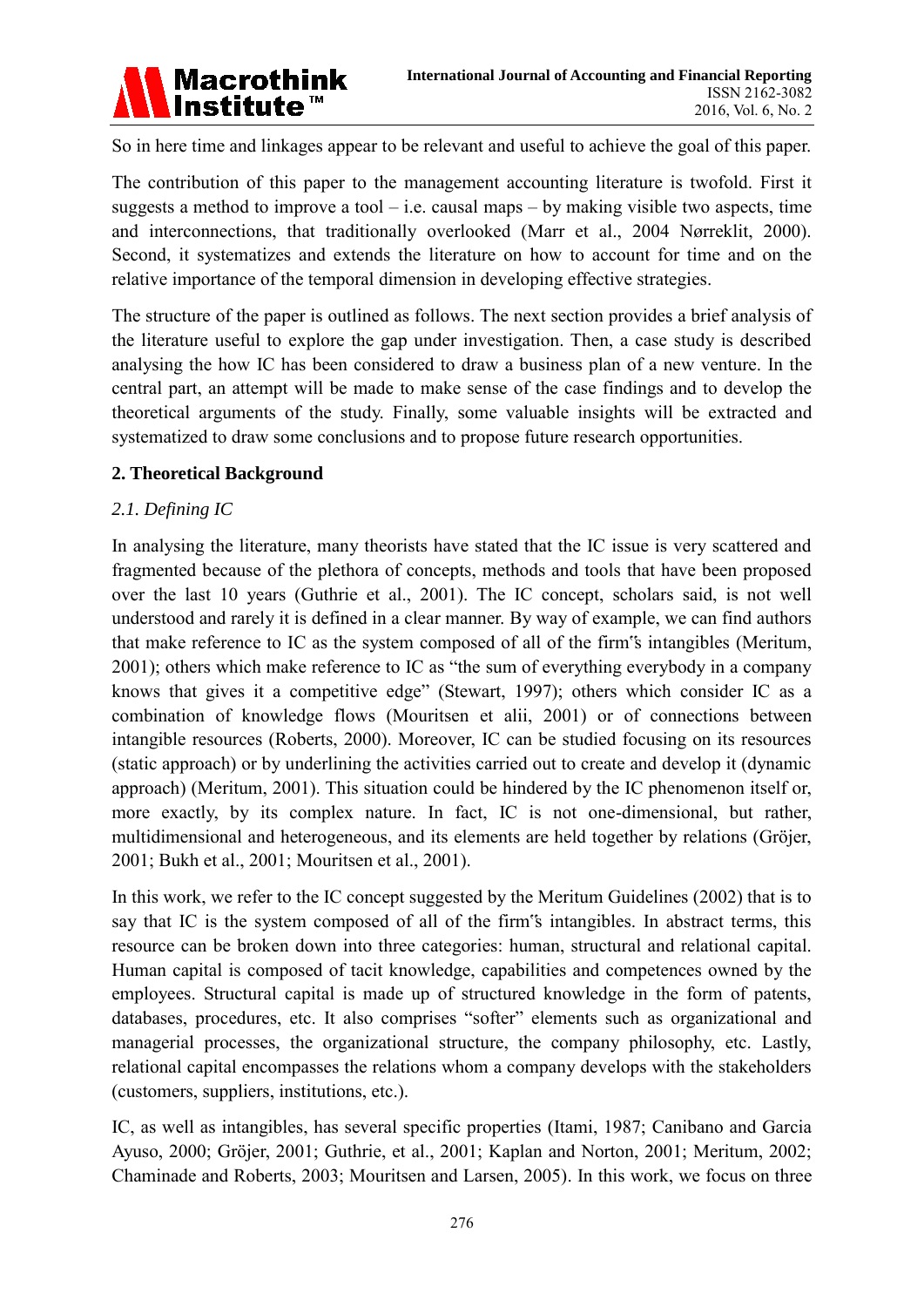

particular aspects, which are the ones that impact more on the design process of a causal map: connectivity, dynamicity and specificity. It is generally accepted that IC creates value through connection with the other firm resources: IC has not value by itself but it must be bundled with other resources to create value. For example, to put in action and extract value from new a technical competence it could be require the ownership of specific processes or equipment or software, etc. Thus, the value arises from linking IC with its firm context (Chaminade and Roberts, 2003).

Another aspect is that IC, as knowledge, which is its basic component, is dynamic and not static (Mouritsen, et al., 2001). More in depth, IC changes over time and this implies the need to move the attention to the activities carried out to create and develop IC (flow) instead on the variation of the IC value (stock) (Mouritsen, et al., 2001). Moreover, this aspect of the IC is also related to the previous one: if IC changes also the connections it develops with the other resources change as well as its contribution to the value creation process (Marr, et al., 2004; Cuganesan, 2005). Finally, the dynamic nature of IC seems also to imply that the tools used to analyse and measure become from "stable"<sup>1</sup> to "unstable" (Meritum, 2002), that is to say that the IC resources, activities and connections should be periodically revised to guarantee the same level of usefulness and maintain the rationality of the entire system.

The last IC property here discussed is its specificity. IC is firm specific and it depends on organizational context and strategy from at least two perspectives. The first is that IC, which is based on knowledge, cannot be created and/or replicated in the short term but only in a long term. This aspect limits strongly the possibility to have different contexts with the same IC (Itami, 1987). The second is that the IC value cannot be separated from the organizational processes that transform IC into financial results (Kaplan and Norton, 2001; Marr, et al., 2004). This aspect implies that the tools focused on IC cannot be generalized in all their aspects but, probably, only partly (structure, implementation process, etc.).

# *2.2. Identifying and measuring cause-and-effect relations*

Building a causal map, such as the strategic one, is a means through which visualize the interrelations between actions and resources and between resources themselves, understand the value creation process and predicting the effect of certain actions (Kaplan and Norton, 2000). The main advantages generated by mapping the relations under analysis are represented by the possibility to clearly identify the actions needed to reach specific goals or to better understand the results achieved.

There is not a single method for eliciting causal maps in literature: in fact, they can be designed following statistical or qualitative methods (Abernethy, et al., 2005). The statistical methods are based on the analysis of data through statistical or computerized methods and consequently they are useful discover relations which are reliable and not purely subjective. The main withdraws of these models are related to the fact that the map proposed is the result of rules (subjectively) imposed by the users and that the interpretation of the results requires subjective evaluations. The qualitative methods are based, instead, on personal judgments and

 1 For the concepts of "stability" and "unstability", see (Burns, 2000; Granlund, 2001; Lukka, 2007).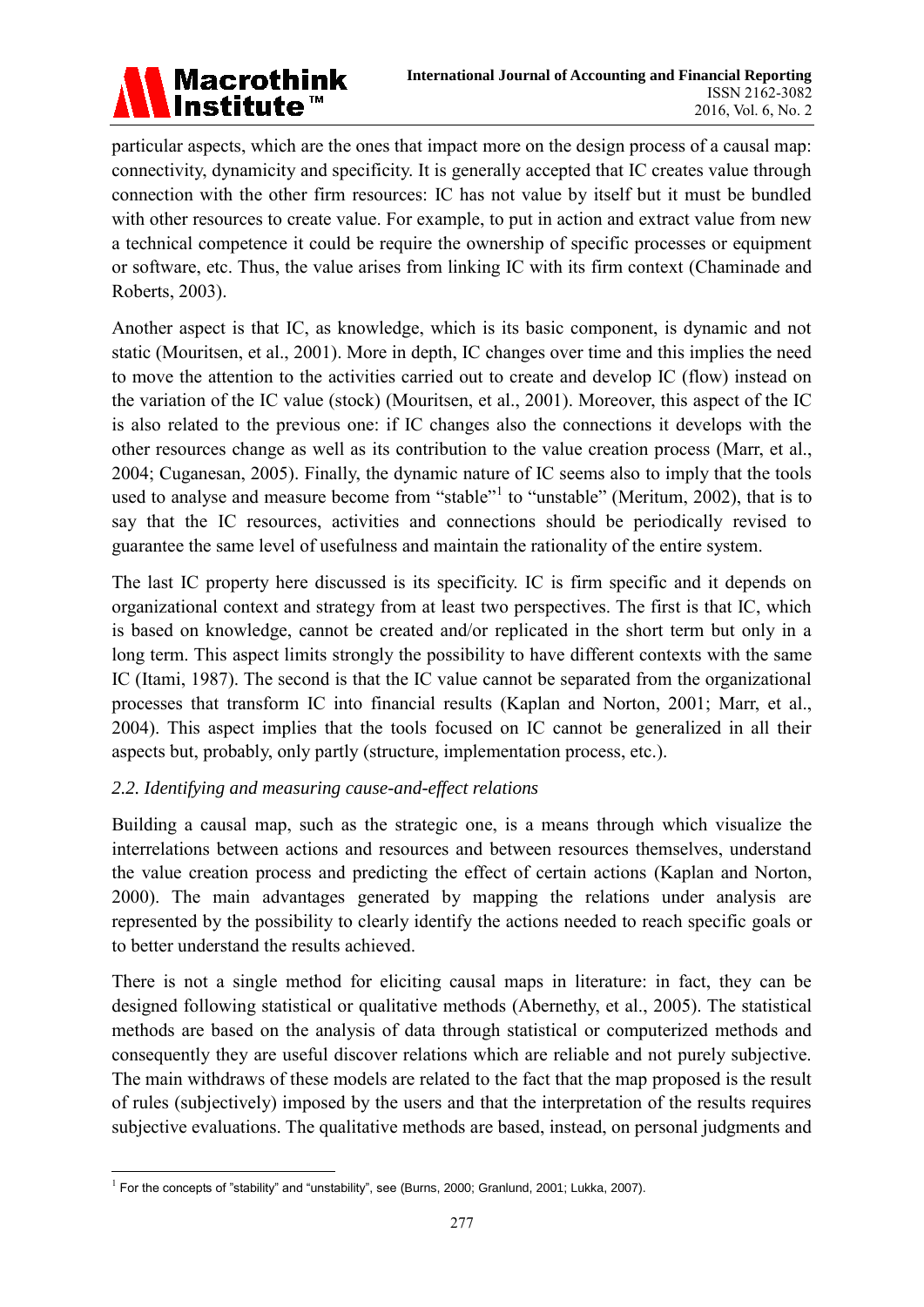

experiences of the managers and they allow for developing analyses even with not wide databases and "weighting" the relations found out. The main disadvantages are represented, instead, by the risk to focus on the most obvious links, to have incomplete analyses and/or identifying too complex maps. From these elements, it emerges that none of the aforementioned methods are able to grasp completely the complexities of the activities carried out and their relations: statistical methods are based on simplifications of the reality more or less relevant, while the other methods risk being too subjective.

Adopting the IC perspective in this mapping process implies considering how the IC concept impacts on the cause-and-effect relations from a theoretical point of view. The first aspect to consider is that IC generates value through the interaction among its components and with the tangible resources of the firm (Petty and Guthrie, 2000; Gröjer, 2001; Mouritsen, et al., 2001; Chaminade and Roberts, 2003). This implies that the argument of simply mapping performance drivers and outcomes (Kaplan and Norton, 2000) seems to break down when we take into account the interconnections between IC resources and tangible assets. Baruch Lev, for example, notes that "intangibles are frequently embedded in physical assets (e.g. the technology and knowledge contained in an airplane) and in labour (the tacit knowledge of employees), leading to considerable interactions between tangible and intangible assets in the creation of value" and "when such interactions are intense, the valuation of intangibles on a stand-alone basis becomes impossible" (Lev, 2001, p. 7). Focusing the attention on the interactions lead to monitoring not only the direct effect of an action but also the indirect ones and consequently it enriches the usefulness of the causal map (Marr, et al., 2004). We argue that mapping all the connections can guide to the design of a too complex map to be interpreted and applied in practice, also considering that this resource bundles impact on performance with causal ambiguity (Dierickx and Cool, 1989; Wilcox King and Zeithaml, 2001) and that IC components tend to transform each other often "in a pluralistic and fluid manner" (Cuganesan, 2005, p. 369). Thus, it becomes of interest to understand how these connections can be mapped and considered in practice, especially for planning purposes.

Another aspect to consider is the dynamicity of IC. Some studies have shown that IC changes over time as well as its contribution to the value creation process (Mouritsen, et al., 2001). Consequently, IC cannot be approached in a static way but in a dynamic one. The cause-andeffect relations, therefore, should not be stable but dynamic in terms both of existence and intensity. In other words, considering that generating a connection between IC components requires time (Chaminade and Roberts, 2003), it implies that over time new connection may arise and their intensity may vary, decreasing or increasing. This means that, from a longitudinal point of view, causal maps cannot be fixed but instead they should be periodically revised to keep into account not only the strategic changes (Kaplan and Norton, 2000) but also and especially the IC changes.

The last aspect here considered is the specificity of IC, that is to say that a firms" IC is unique with reference to its components and its contribution to the value creation process. More in depth, the fact that IC is firm specific implies that the relations and their properties are strictly related to the context in which they are identified and that it is extremely difficult to replicate them in different environments. This consideration lead to the conclusion that also the causal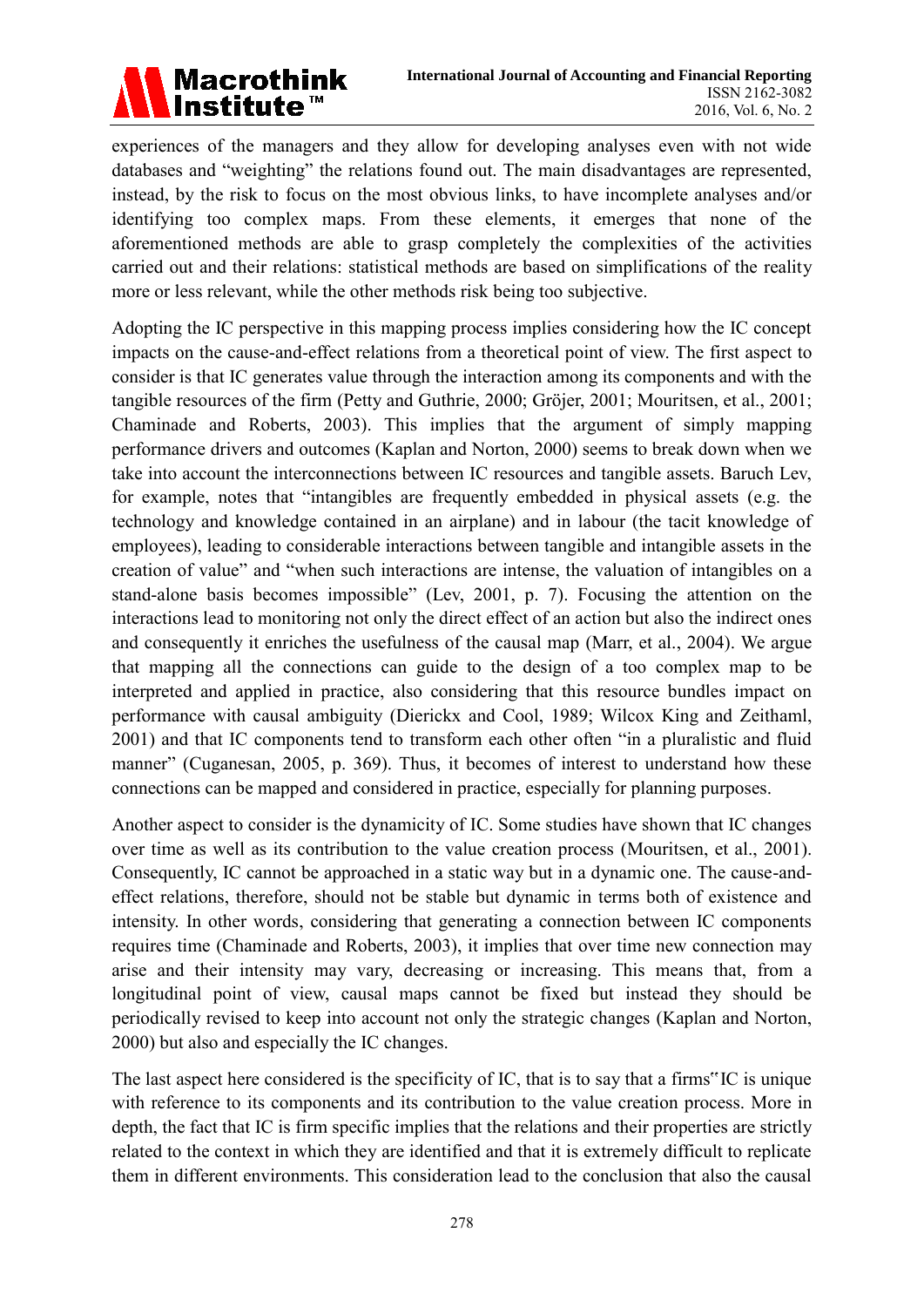

maps are firm specific and that it is not possible to define a general map or transfer and existing map to another context. Investigating how to realize a "map transfer" is not interesting only as a mere scientific exercise but also and especially to understand if and how a successful formula can be applied in practice in different firms or if and how an existing map can support the development of a plan of a new firm.

#### *2.3. Cause-and-effect relations and the time lag from an IC perspective*

Analysing the concept of "cause-and-effect", which is the core of this map, it emerges that, although it is not unanimously defined, most scientists and theories of science adopt Hume's criteria for a cause-and-effect relation (Nørreklit, 2000; Malina, et al., 2007). The criteria are (a) independence, (b) time precedence, and (c) predictive ability. The independence criterion states that events X (the cause) and Y (the effect) are logically independent. Furthermore, one cannot logically infer Y from X but only can do so empirically. The time-precedence criterion states that X precedes Y in time, and the two events can be observed close to each other in time and space. The predictive-ability criterion is that observation of an event X necessarily implies the subsequent observation of the other event Y. Albeit the existence of cause-andeffect relations in firms have been criticized by part of the literature (Nørreklit, 2000), they are of help to managers in evaluating ex ante or ex post the effects of their activities (Kaplan and Norton, 1996b) and in understanding and allocating attention to the value creation process (Simons, 1990; Roberts, 2000; Mouritsen, et al., 2001).

Generating value through the development of activities and the creation of connections among resources requires time, which is a basic element of a cause-and-effect relationship. As aforementioned, this kind of relations in fact assumes that an event (the cause) precedes another (the effect) in time. So considering time in the mapping process is useful to understand not if but when an action will produce the expected outcome.

Regarding the concept of time, Huy (Huy, 2001) identifies two differentiated understandings of time: quantitative and qualitative. Quantitative time is "clock time" which progresses linearly and is subject to a unitary interpretation and thus it can be considered as a "general time". Qualitative time, instead, is "slow time" in which personal and subjective experience has a primary role and thus this one can be considered as a "context-specific time". Applied to the field of management, some argues the notion of quantitative time is related to activities directly attached and managed toward time set targets and objectives while the qualitative time would be more closely linked to management control activities that take into account how other parts of the organization may be affected and how the activity fits into the present internal and external organizational situation (Skoog, 2003).

In the IC issue and also in the investigation of the link between IC performance and financial performance time seems to be particularly important for several reasons. First, IC requires time to be created and developed and to generate value (Chaminade and Roberts, 2003). Second, timing is also relevant if we think about selecting the appropriate moment for an activity. In planning the managerial activity to be carried out to create and develop a specific IC component, management has to take into consideration the temporal dimension and the existing natural temporal lag between the cause (the activity) and the effect (the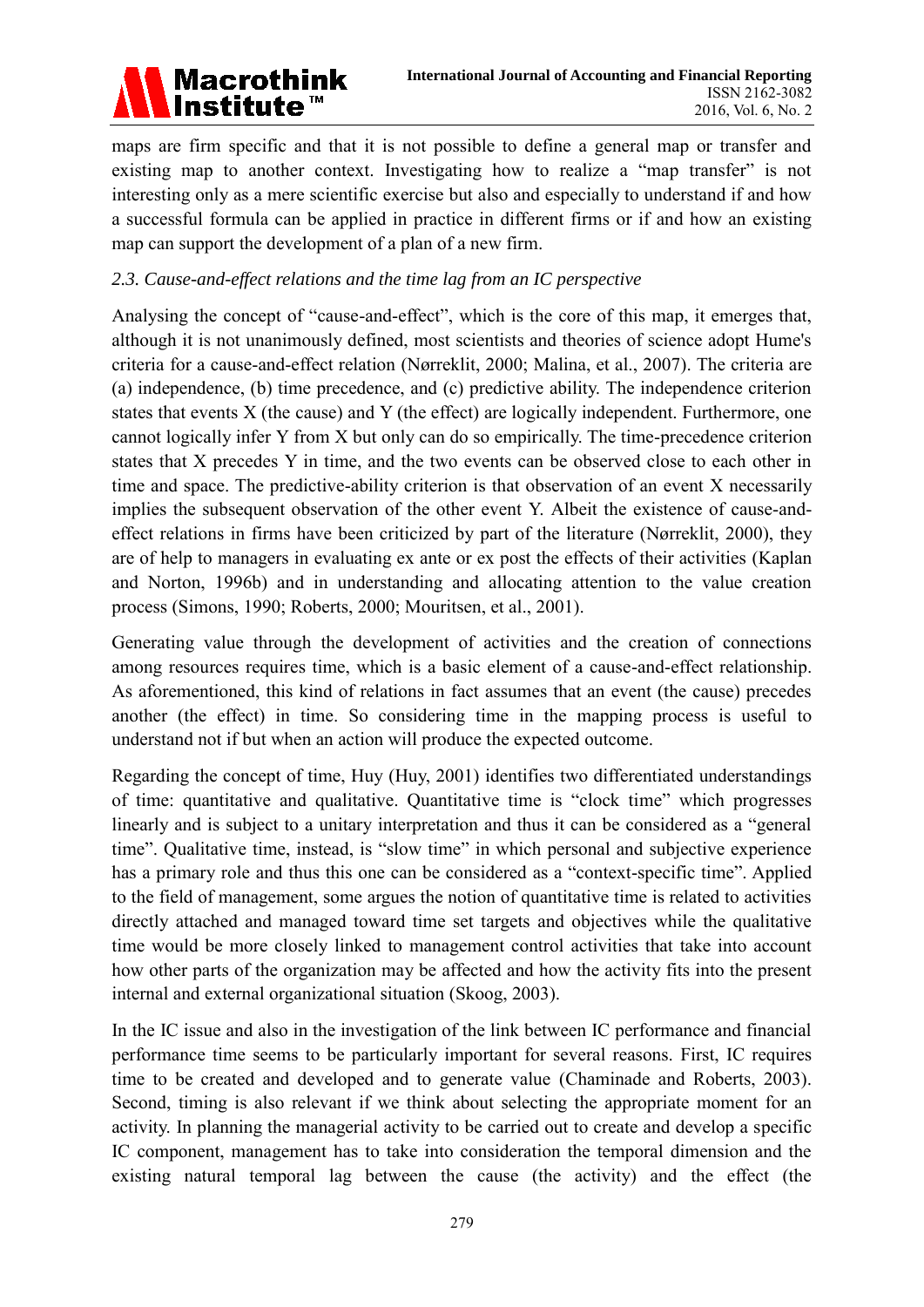

creation/development of the IC item) (Mouritsen, et al., 2001). Third, IC can be studied with a static approach, stressing the resources it is made of, or as a process, focusing on its dynamic aspects (Meritum, 2002). Forth, time is a relevant managerial variable (Mouritsen and Bekke, 1999; Nørreklit, 2000; Skoog, 2003; Quattrone and Hopper, 2005) and consequently in managing a strategic resource such as IC this dimension has to be considered.

These elements lead to the consideration that the analysis of IC with a temporal lens (Ancona, et al., 2001) allows also to achieve a clear representation on the temporal axis of the financial effects generated by IC activities (Roos, et al., 1998). In fact, the method and tools applied during the analysis should support the identification of the benefits that it generates not only on a quantitative and qualitative level but also at a temporal one that means representing the income in the right temporal coordinates (Lev and Zarowin, 1999). All in all, time has to be taken into account to bridge the gap between IC performance and financial performance and to define the cause-and-effect relationships among these two items. Albeit from a theoretical perspective there is not a generally accepted management accounting system time-compliant, it seems interesting to investigate if and how firms, in practice, consider this variable in mapping processes as well as how they estimate the time lag.

#### **3. Design of the Study**

In this paper we examine the ALPHA case study, which is interesting because it allows the analyses of the process empirically followed to design a causal map centred on IC from a longitudinal perspective, considering that the link between IC and financial performance has been investigated with reference to five years. Moreover the case study research design was considered appropriate given its capacity both for being a potentially rich and valuable source of "rich data" and for exploring relationships between variables in their given context (Yin, 2003). Thus, given the exploratory nature of this research and the need to obtain rich data, a case study approach was adopted; more precisely, the case study was undertaken using an "action research" methodology.

Action research involves a spiral of cycles of planning, acting, observing and reflecting and it is based on a collaborative problem-solving relationship between the researcher and client which aims at both solving a problem and generating new knowledge. In other words, the aim of action research is to try and make a difference to a situation. It typically involves examining practices and trying out ways of improving them (Coghlan and Brannick, 2001; Coghlan and Coghlan, 2002). This means that research needs to be purposeful and focused, not just information gathering. It is usually small-scale research that is intended to help researchers or practitioners in taking actions that are planned to make a difference and whose impact will be evaluated. In addition, action research differs mainly from other forms of applied research because of its explicit focus on action, that it to say that it is participative and requires a tight cooperation between the researchers and the firm"s personnel involved in the project (Olesen and Myers, 1999) and, moreover, it aims to bridge the theory-practice gap (Cardno and Piggot-Irvine, 1996).

An action research approach was adopted to investigate the case under analysis for the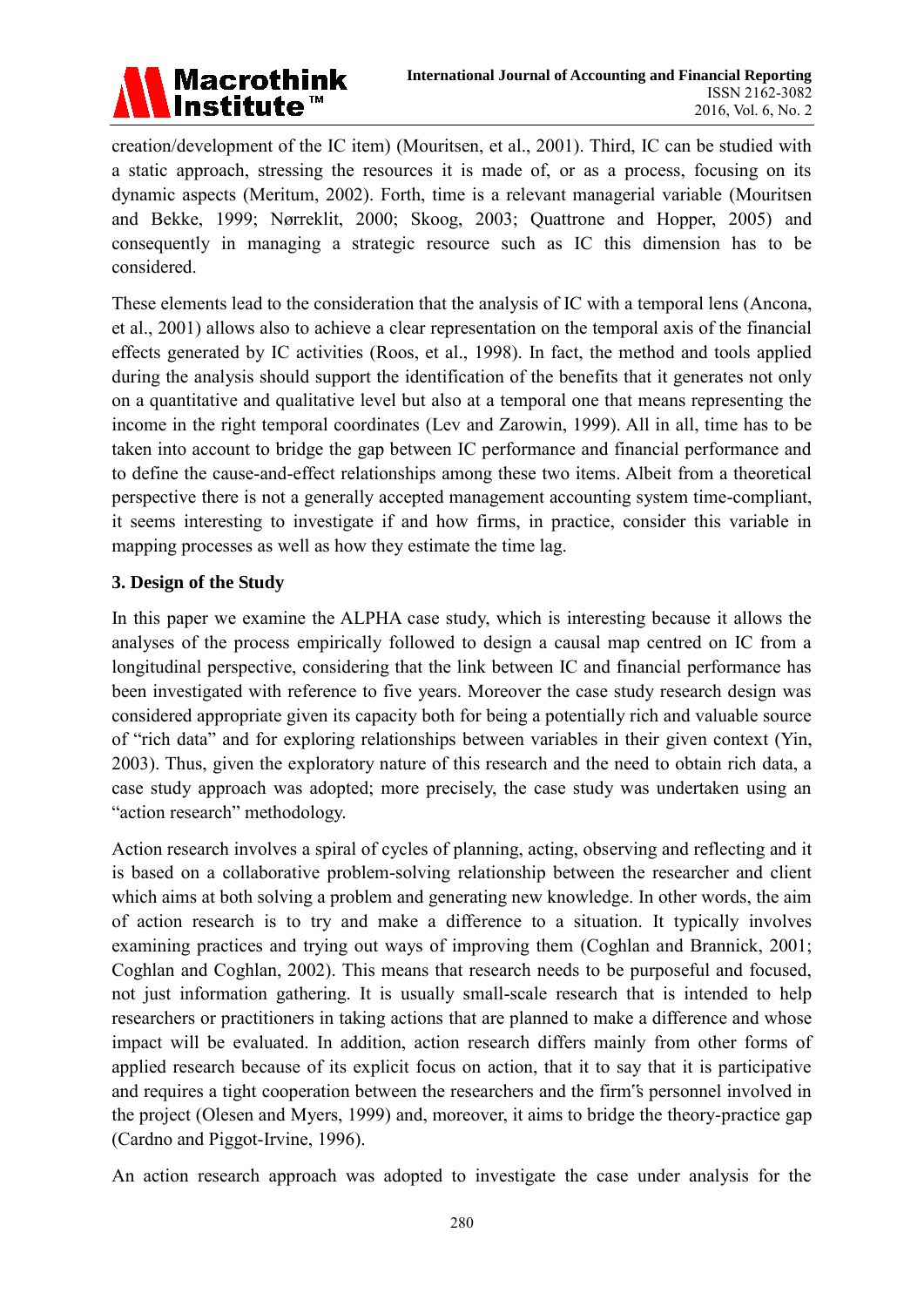

following reasons. This approach allows to develop jointly scientific research and innovative practical solution for the firm (theoretically challenging and practically relevant) (Kaplan, 1998). The aim to develop a practical and tailor made solution let me open the door of the firm and consequently I could act as an insider (or as a "friendly outsider"). Consequently I had access to the organization and to its "rich" data whilst, as an outsider, it would have been difficult or even impossible (Labro and Tuomela, 2003), mainly considering that the most valuable IC information (e.g. the ones related to the development of particular competences, or to the actions carried out to create or develop customer relationships, or the design or production processes, etc.) are usually secret and not disclosed by firms. Finally, this method was chosen because it allows, more then other case-study approaches, to have frequent contacts with the firm and, consequently, to acquire a deeper knowledge and further insights and to remain focused on the research issue (Middel, et al., 2006). With specific reference to the accounting and the IC fields, the choice of an action research methodology was also due to the fact that there have been calls for the greater use and acceptance of action research techniques in accounting in general (Baker, 2000) and in the IC field in particular. several scholars, indeed, call for empirical IC analyses carried out trying to make the IC issue clearer also through the test of the plethora of theoretical theories and frameworks and through the development of practical micro-level analyses (Marr, et al., 2003).

The case under investigation, developed during 2015, is referred to a firm (ALPHA) which was going to fund a new venture (Newco) together with a partner. The researcher took part in the strategic focus group formed by the CEO, the CFO, the marketing director and the controller of ALPHA. The aim of the focus group was mainly to draw a reliable financial plan of the new venture and, on the basis of the Newco"s forecast results, to determine the value of the contributions of the partners. Six groups meeting of, on average, 3 hours each were held in addition to some personal interviews done by the researcher with the single components of the group and some employees of the firm.

The focus group drew the plan together with ALPHA"s partner. The agreement about the hypotheses adopted, the process and the final result was reached after several written (letters, e-mails, etc.) and verbal (phone call and meetings) contacts. Thus, the plan was discussed and shared in all its elements. The focus group meetings were based on a semi-structured agenda proposed by the researcher. More in depth, the researcher was of help in the arrangement and classification of the resources provided by the focus group and considered necessary by the New venture to develop its business. The classification was done referring to the following categories (Meritum, 2002): human capital, relational capital, structural capital and financial capital. After the mapping step, the researcher supported the management in the strike of the plan, that is to say, in coordinating and supporting the discussions. Moving from the analysis of the firm"s archives and databases and from the past experiences of the single managers of ALPHA, the focus group, methodologically supported by the researcher, discussed and defined the activities to develop in each of the year examined to achieve the expected IC and financial performances. In other words, moving from the firm resource portfolio, the focus group defined the activities to carry out in order to transfer/create the IC in the new company and to activate it. After, the group identified the IC performance and its effects mainly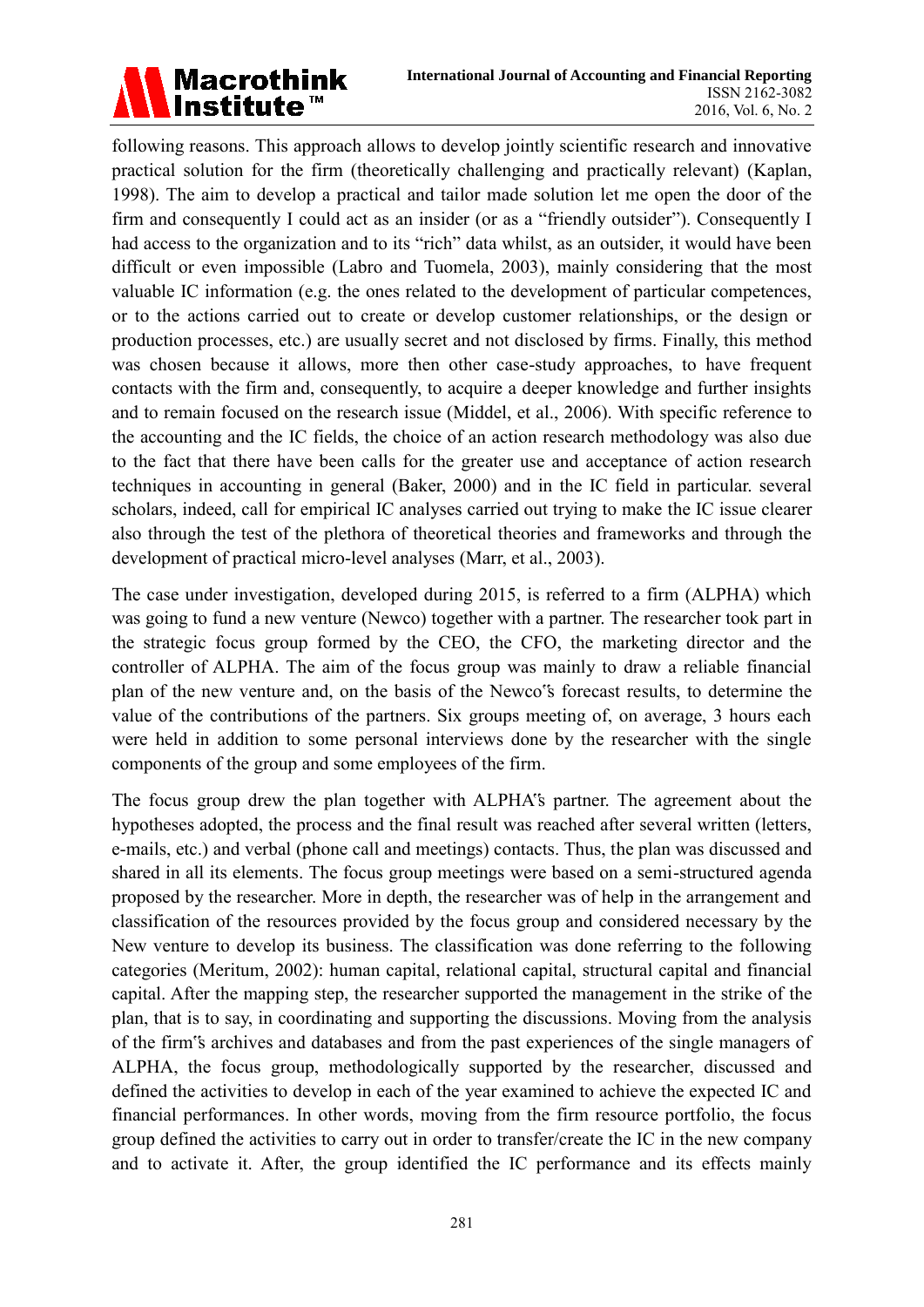

expressed with non-financial indicators (e.g. reduction of wastes or error, development of new customer relationships, etc.). Moving from these indications, the costs related to the activities (e.g. training or marketing costs) together with the financial values of their effects (e.g. cost-reduction or extra sales) have been estimated.

All in all, the active researcher was involved in the case study but in a particular way. In fact, he did not act to supply practical solutions as a consultant but instead his activity consisted in a scientific and methodological support and in organizing the agenda of the group meetings. This means that the facts and the results described here below were not changed or influenced radically by the researcher and consequently the work can be defined as "scientific" (Kaplan,  $1998)^2$ .

#### **4. The Case Study**

-

ALPHA is a European player in the field of integrated solutions for plastic materials and injection moulds (turnover Euro 17 mln; 130 employees). In 2005, ALPHA decided to fund a new firm, here called Newco, together with a partner to develop new business relationships with potential foreign customers and suppliers of labour and raw materials to realize products at a lower cost (and consequently at a lower price) and consequently being able to penetrate new markets. In this Newco ALPHA was the main contributor of IC while the partner contributed almost exclusively with tangible assets. The researcher was involved in the process related to the striking of a five-year business plan.

The first step was the identification of the resources needed by Newco. As aforementioned, the tangible and IC resources needed by the firm have been identified by the management of ALPHA and its partner, considering their personal experience. During the identification process, the interconnections between resources had to be considered in order to avoid the risk to transfer resources and after not being able to use them effectively and efficiently. In way of example, to use the database containing all the past projects of the firm, specific competences, software and equipment were necessary respectively to interpret the information supplied, to run the database and to translate the technical information into the final product. Transferring the database without one of these other items would imply the impossibility to use it or, at least, the impossibility of an efficient and effective usage (e.g. different final results, more wastes, quality problems, etc.). The problem in this phase was that, albeit everything seemed to be linked, the strongest links had to be identified considering that it was impossible to transfer and recreate in the Newco all the ALPHA and partner"s resources (e.g. it is not possible to transfer all the Human Capital). So, instead of considering the single resources, we focused on small groups of them defined by the focus group. In the following table the resources identified by the management and classified by the

experiments and theories, to create something new can be identified also in the physical and social sciences and thus the fact

 $2$  Kaplan (1998) highlights that a sort of action research, where researchers do manipulate the environment, on the base of

of the influence of the researcher on the case study cannot lead to declare a priori the work as non scientific.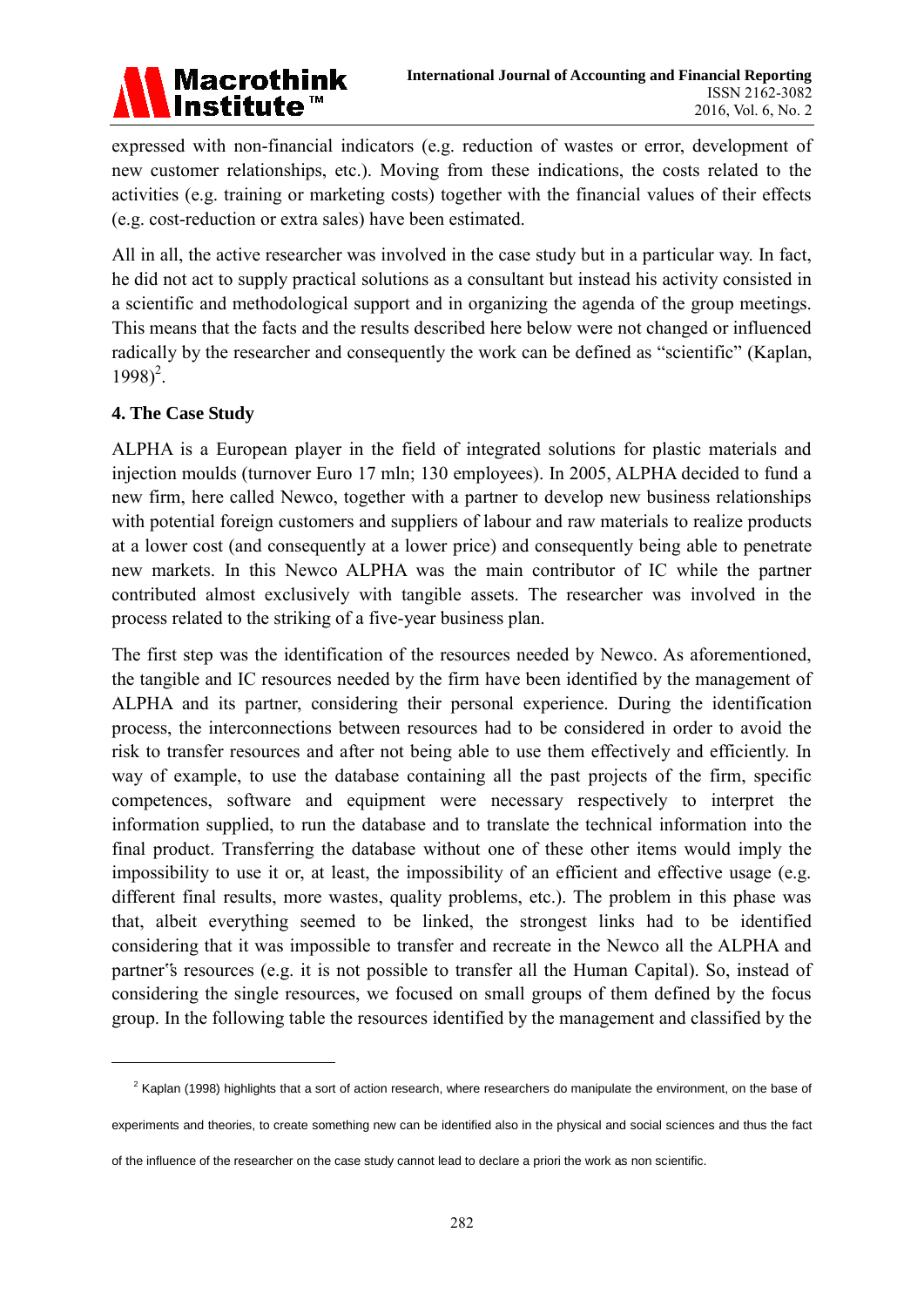

researcher following the Meritum Guidelines (Meritum, 2002) to achieve a clearer visualization are represented.

Table 1. Newco Resources

| <b>Human Capital</b>                                                               | <b>Structural Capital</b>                                                                                                         | <b>Relational Capital</b>                                                                                                                                                                              | <b>Financial Capital</b>   |
|------------------------------------------------------------------------------------|-----------------------------------------------------------------------------------------------------------------------------------|--------------------------------------------------------------------------------------------------------------------------------------------------------------------------------------------------------|----------------------------|
| -Design<br>competences<br>-Production<br>competences<br>-Managerial<br>competences | -Procedures<br>-Manuals<br>-Database<br>-Strategic Software<br>-Organizational<br>and<br>processes<br>organizational<br>structure | -Image<br>and<br>relationships of the<br>founders<br>-Relationships with<br>customers supplied<br>by the founders<br>-Relationships with<br>new customers<br>Relationships<br>with<br>the institutions | -Equipment<br>-Machineries |
|                                                                                    |                                                                                                                                   | $\sim$ $\sim$ $\sim$                                                                                                                                                                                   |                            |

The Newco"s resources identified by the management and classified by the researcher following the Meritum Guidelines

Moving from this resource portfolio, the management, supported by the researcher, started striking the business plan. The first step was the analysis of the how the Newco can enter in possess of these resources because each of different possible ways generates different, direct or indirect, financial effects. In particular, at first, for each resource have been defined whether it should have been conferred by the founders, bought on the market or internally generated by the Newco because of the diverse financial effect which corresponds to each of these alternatives. In way of example, the founders decided that the new venture has to buy on the market the equipment and to acquire the technical competences from ALPHA as capital contribution. In this discussion, it emerged that almost all the IC resource would have been transferred by the partners considering that they were firm-specific and consequently not available on the market.

Once the resource portfolio of the firm was defined, a causal map was designed in order to strike the plan of the Newco and consequently to link the activities of the partners and of the Newco"s management with the financial performance. To define the map, the researcher and the group agreed in first mapping the cause-and-effect relations in ALPHA and then transfer and adapt the map to the Newco context. This decision had been taken for two main reasons. First, Newco, as a new entity, had no past data available and to base the analysis on a comparable context, such as ALPHA, was considered preferable rather than inventing subjectively all the information without a solid basis. Second, considering the relevance of IC for the success of the Newco and that ALPHA was the main contributor of IC, in ALPHA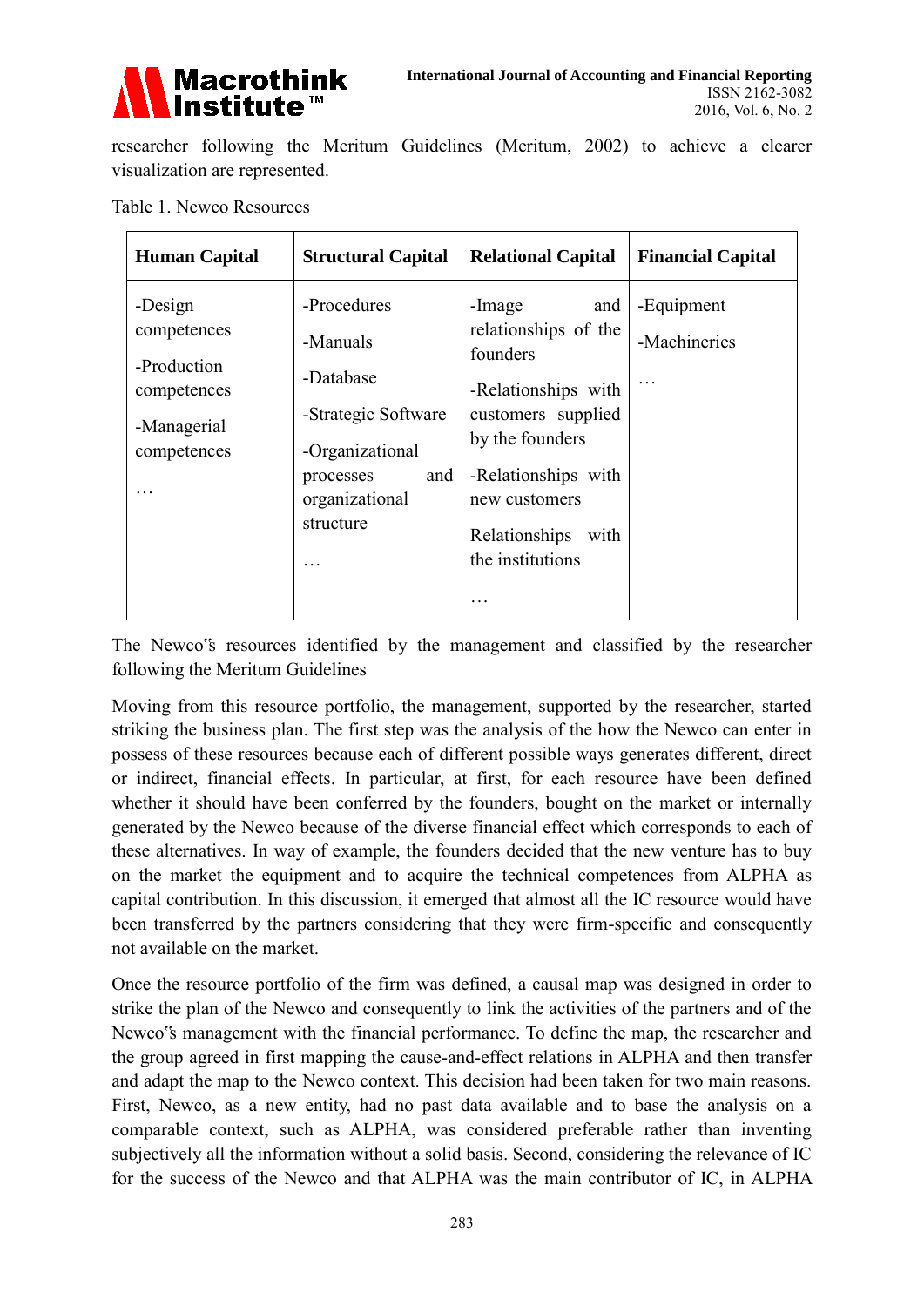

several of the data necessary to design the map and strike the plan were available and useful to support the process. Operatively, to design the map, some focus groups meetings and semistructured interviews had been done together with the extraction, systematization, reclassification and sometimes elaboration (design and calculation of new indicators) of the data existing in the archives and databases. Through the matching between the results of the meetings and interviews and the analysis of the data collected it was possible to identify in an enough reliable way the links between the activities carried out, their impact on IC and on the firm performance and when this impact mainly took place. This multi-method approach, albeit proposed by the researcher mainly to limit the subjectivity naturally existing in the qualitative methods through the verification of the relations found out by the group (ex-post usefulness), was approved by the group also because the "hard" data was considered as a raw guide to design the map (ex-ante usefulness). The map designed with reference to the ALPHA context was then discussed with reference to the Newco context in terms of existence of the links, intensity and time dimension to strike the plan.

The process developed to draw the plan moving from the ALPHA"s causal map was the following. First, the activities to carry out have been described analytically then the effects on the IC resources and on the firm performance have been quantified first with non financial indicators (e.g. quantity of time saved or reduction in wastes, errors etc.). Then, these effects have been expressed in financial terms (extra sales or cost reductions) making reference to some standard parameters determined analysing the ALPHA"s archives (e.g. average cost of materials, standard salaries, etc.). This process was done with reference to each of the five years investigated. In other words, per each year considered the existence of the links, their intensity and the time required to transform an action into value were examined, discussed and estimated. In this discussion, on the one hand, the possible start-up problems and their impact on the relations were considered together with, on the other hand, the fact that moving from a past experience some actions would be carried out now more efficiently and effectively, avoiding mistakes or waste of time due to the uncertainty of the first time. Alas, positive and negative impact factors on the Newco performance were taken into consideration. The longitudinal analysis of the links was particularly interesting because it provided several evidences. In way of example, we noticed that the training of the third year was expected to generate an increase of production, in dependence of a time saving due to less mistakes, waste of time, etc., equal to 17.000 hours of work while the forth year, the same activity, would generate no increasing effect but only a maintenance effect, that is to say avoid the risk of a decrease. Therefore, it emerged that certain activities tend not to produce always their effects with the same entity. Moreover, it emerged that to put in action, and so to see the effect, of the first training more time was needed in comparison to put in action the new concepts taught in the following training sessions. So the case also highlighted a dynamicity of the time lag between activities and effects.

The final plan based on the valorisation of the activities and effect visualized in the five-year map designed moving from the aforementioned considerations had then been discussed again by the focus group and validated by the partner.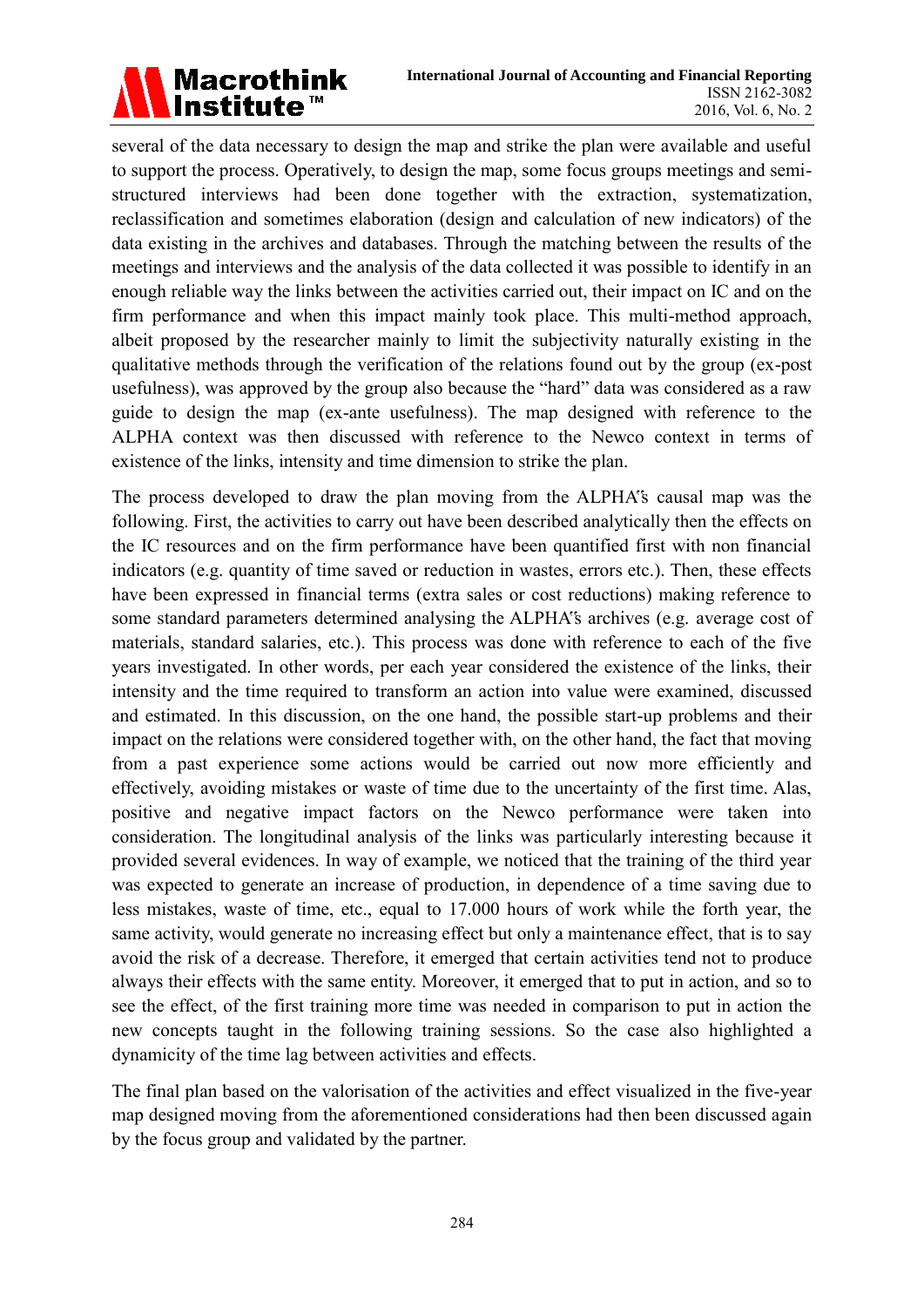

#### **5. Findings and Conclusions**

Moving from the aforementioned case study, we try to highlight the interesting aspects, which can be useful for its interpretation and the analysis of similar stories. In particular, we will focus on some specific aspects that, we think, could contribute in general to the IC debate and, in particular, to deepen the understating of how causal maps are put in action in practice and how they can be enriched with the IC perspective.

The first aspect worth of notice is a methodological consideration. In the case study a multimethod approach have been applied, that is to say a method based on the combination of the focus groups discussions, interviews and analyses of data collected from the archives. The adoption of a multi-method approach seems to be, in fact, the most suitable way to ensure reliable maps (Abernethy, et al., 2005). The use of purely subjective methods risks leading to too subjective conclusions while the analysis of the archives only would imply the loss of some interesting aspects. Moreover, the case study contributes to the methodological debate with other three insights. The first is that in comparison with the work of Abernethy et al. (2005) the case shows how to combine qualitative and quantitative methods. In fact it emerges that the map elaborated with quantitative methods have a double validity, one ex ante, in supporting the discussions and interviews and consequently in being a rough map to be enriched through the qualitative methods, and one ex post, in being a means of testing the map subjectively designed. The analysis of which of the two possibilities proposed could be the best way to achieve the final result represent a future research opportunity. The second methodological contribution is represented by the fact that this multi-method approach appears to be profitable also to approach the time dimension that is rarely subject to specific investigation or discussion in empirical works (Mouritsen and Bekke, 1999; Skoog, 2003). The last contribution provided by the case study is related to the action research methods. Some argue that in developing action research project there is the risk to be too subjective in the way the researcher perceives the reality because he becomes an actor instead of simple outside observer of the process: consequently his reflections risk being not completely correct (Middel, et al., 2006). In order to mitigate this subjectivity Middel et al. (2006) suggest to ground the research on "hard" data as much as possible and consequently adopting multiple viewpoints. From this point of view, drawing a map through the abovementioned multimethod approach can be also seen a way for the researcher to guarantee a more scientifically rigorous result. Overall, the multi-method approach appears both scientifically and practically preferable in comparison to a single method approach.

The other aspects here discussed are related to how the IC perspective can enrich the design process of a causal map. This discussion will be centred considering the properties of IC described in the theoretical background: connectivity, dynamicity and specificity. Regarding the connectivity, moving from the case study, the connections between resources came up clearly from the focus group and the interviews both in the definition of the Newco"s resource portfolio and in designing the map. In the first case, it emerged the need to talk and focus the attention on groups of IC components instead of single items considering that they were able to generate value only in case of joint-presence in the context. In the second case, it emerged in terms of necessity to identify the links between IC components and between IC and the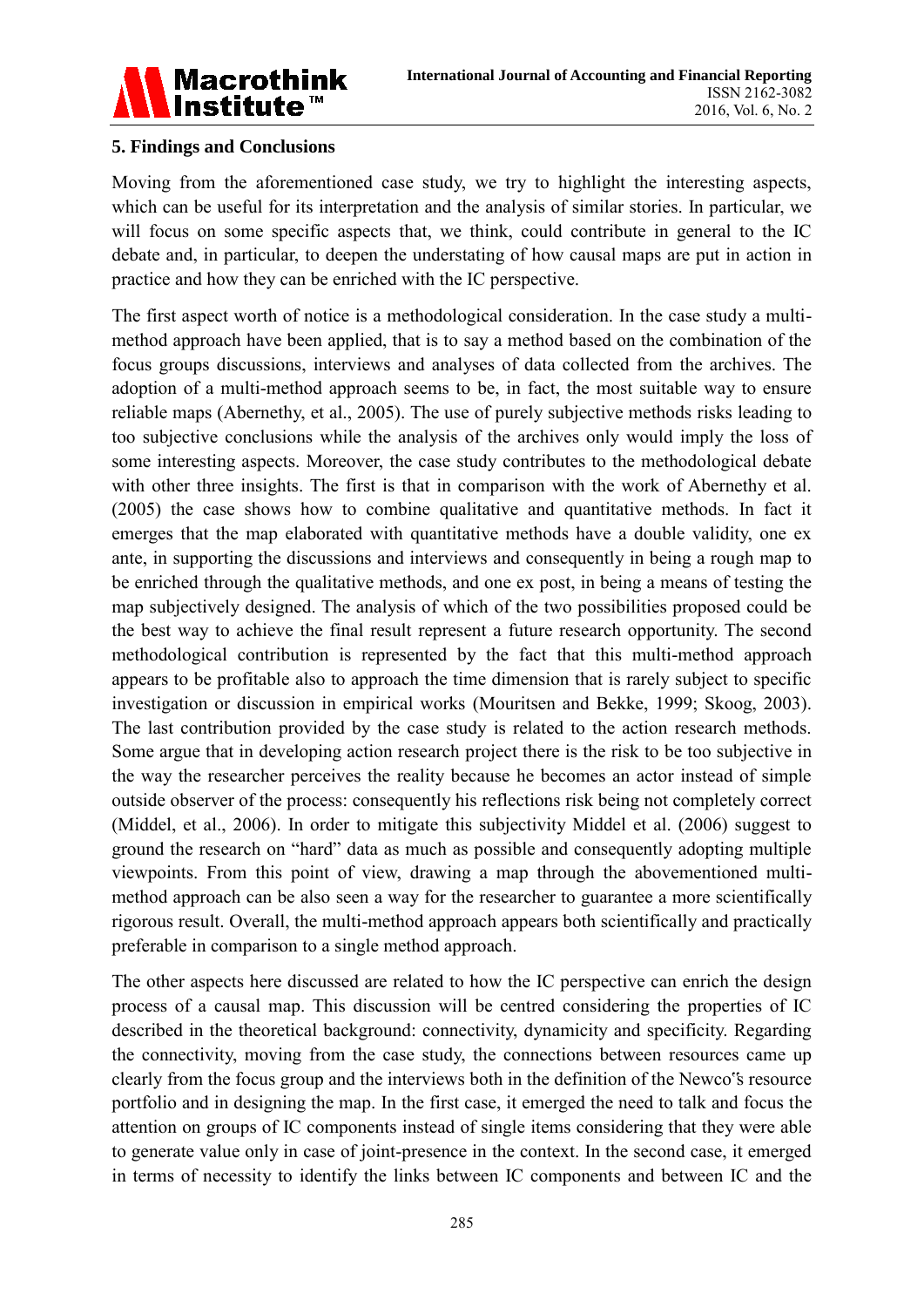# Macrothink<br>Institute™

other firm resources to have a complete visualization of the value creation process. This evidence confirms first the need to approach the firm resources in a systemic way, that is to say considering the existing bundles of resources in which the different resources depend on each other to create value, as stated by the Resource Based View (Wernerfelt, 1984; Barney, 1991; Grant, 1991; Barney, 2001). Second, it confirms empirically also the theories that IC do not generate by itself but only when put in relation with other resources and activated through specific actions (Roberts, 2000; Mouritsen, et al., 2001; Chaminade and Roberts, 2003). The case study, in addition to confirm empirically these theories, points out the opportunity to integrate the causal map design process taking into consideration the IC connections, that is to say considering not only the direct but also the indirect effect of an IC action. In practice, this means that in designing a map the focus should move from the single leading items to leading groups of items. From a practical perspective, considering that all the firm resources are more or less interrelated, visualizing all the connections can be problematic. Thus, the attention should be focused only on the more intense (relevant) connections as to have a clearer map able to guide the managers and the employees of the firm.

The dynamicity of IC (Mouritsen, et al., 2001) seems to affect both the intensity of the connections and the temporal lag between actions and effects. In striking the five-year plan, it came into view that these two elements change over time, decreasing or increasing because of the other changes of the context and not in a linear way. This implies that mapping IC intensive firms can be a more complex process than the one referred to traditional companies. Moreover, this aspect involves also that map cannot be seen as a fixed tool useful to guide the management activity but as a dynamic one to revise periodically to take into account different intensity and different time lags. As aforementioned, the need, from a practical perspective, to visualize not all but only the more intense relations can lead to the design of different causal maps, with different connections showed, in dependence of the moment in which the context is observed.

The last aspect here examined is related to the fact that IC is firm specific. It comes clearly into view that the map designed with reference to the ALPHA"s context was not considered reliable also for the Newco but it was modified in lots of its aspect such as links, their intensity and time lags. Consequently the evidences confirm that the IC contribution to the value creation process is not only dynamic but, instead, firm specific and consequently it is not possible to think about an analysis model generalizable in all its aspect (items, relations, etc.) (Abernethy, et al., 2005). It also shows that also the concept of time to use is not the general but the specific one, based on the personal experiences and it is strictly related to the context investigated (Nørreklit, 2000; Huy, 2001; Skoog, 2003).

All in all, it seems that the adoption of an IC perspective in designing and interpreting a causal map can be profitable to better highlight the specific properties of this resource. This perspective allows to better focus on the direct and indirect effect of the activities carried out and to keep in mind that map is a time and context specific tool.

# *5.1. Conclusions*

The aim of this paper is to understand, from an empirical perspective, if, how and why a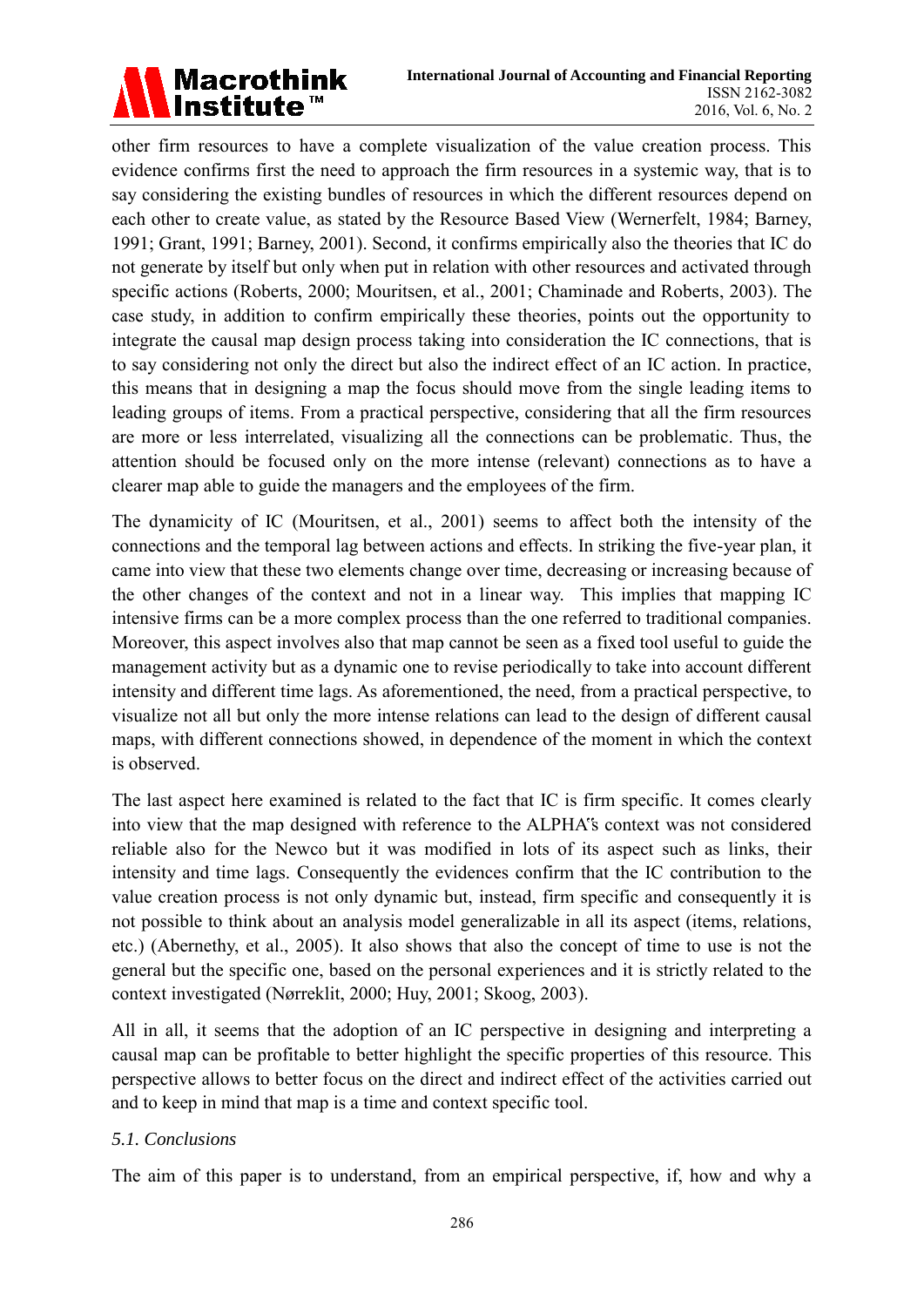

causal map can be designed grounding on the IC studies. To achieve this aim a case study has been examined to reply to our research questions. From the analysis of the evidences collected we can draw the following conclusions.

From a methodological point of view, the empiric analysed highlights the opportunity to adopt a multi-method approach to design the map and define the intensity of the relations and the time lags between activities and their effects. In fact, it appears to be useful to keep the positive aspects of the qualitative methods and mitigate their subjectivity in a way to obtain reliable results. The multi-method here examined consists in a combination of focus group discussions, semi-structured interviews and analyses of data extracted from the firm archives. In the discussion is also described how can be combined these different methods and the effect on the behaviour and on the results these different combinations can generate.

From an IC perspective, it emerges that the connectivity, dynamicity and specificity of IC influence in depth the map. The connections among IC components and between IC and the other firm resources have to be considered to achieve a complete visualization of the causal links and being able to consider all the direct and indirect effect of an action. In addition, it appears useful, from a practical purpose, to move the focus from single items to groups of items to visualize better the connections and have a clearer map. The dynamicity impacts on the existence, intensity and time lag between actions and effects and consequently implies the need to update periodically the map. Finally, the specificity relies to the fact that all the links are firm specific and consequently a map cannot be replicated in another context without adapting it. All in all, this study has highlighted that the adoption of the IC perspective in designing causal map can be useful to enrich this tool and to better consider the specific properties of IC.

The limitations of this study are twofold. The first are related to the particular research methodology adopted (action research) and the risks already highlighted to have influenced the reality and to have been too subjective in the analysis. We think that the specific activities developed by the researcher and already described together with the continuous matching between theory and practice in the analysis and the use, as much as possible, of hard data have considerably limited those risks. The second is that here the researcher examined a case study and thus the results cannot be immediately generalized. However, the object of this research study was not to define a design process to generalize but to highlight the specificities and the benefits, which potentially may come from designing a causal map from an IC perspective. We believe that these considerations can be generalized and discovered in other case studies too.

Future research opportunities are represented on empirical studies that may investigate the following items. The first item refers to the application of the multi-method approach here used in other contexts in order to reach a deep understanding of its potential and of the possibility to generalize it. The second research path is represented by the exam of the effects generated by a different order of combination of the qualitative and quantitative methods to map the cause-and-effect relations. Another research path is related to the analysis in other context of the interconnections between IC resources and IC and the other firm resources in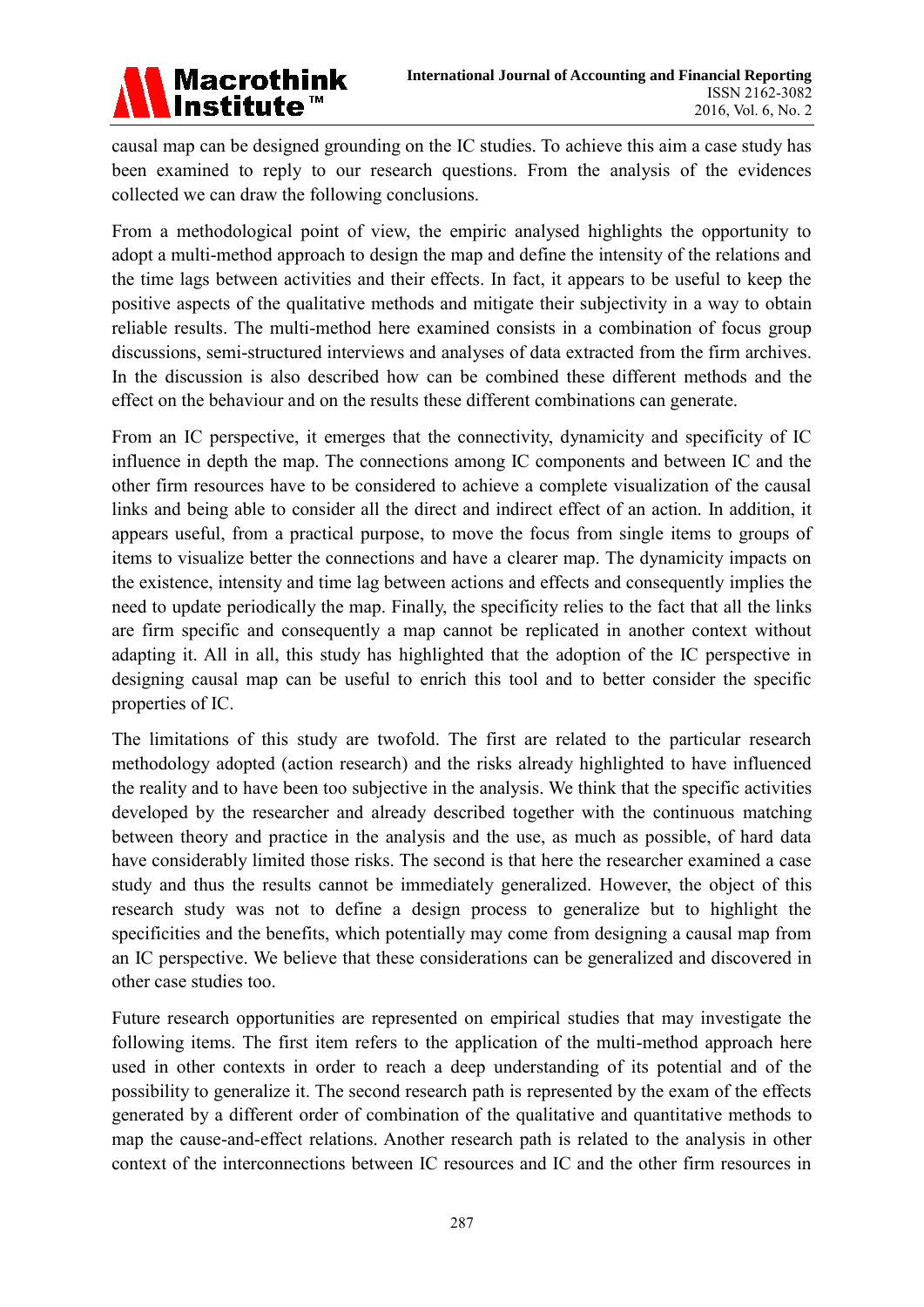

order to understand if there are recurrent elements. Finally, it can be interesting to analyse how causal maps can be can be successfully integrated with IC methods and tools to enrich them both from a scientific and from a practical perspective.

#### **References**

Abernethy, M.A., Horne, M., Lillis, A.M., Malina, M.A. and Selto, F.H. (2005), "A multimethod approach to building causal performance maps from expert knowledge", Management Accounting Research, Vol. 16, No. 2, pp. 135-155.

Ancona, D.G., Goodman, P.S., Lawrence, B.S. and Tushman, M.L. (2001), "Time: A new research lens", Academy of Management Review, Vol. 26, No. 4, pp. 645-663.

Andriessen, D.G. and Stam, C.D. (2004), The Intellectual Capital of the European Union. Measuring the Lisbon agenda, Centre for Research in Intellectual Capital INHOLLAND University of professional education de Baak - Management Centre VNO-NCW,

Baker, C.R. (2000), "Towards the increased use of action research in accounting information systems", Accounting Forum, Vol. 24, No. 4, pp. 366-378.

Barney, J.B. (1991), "Firm resources and sustained competitive advantage", Journal of Management, Vol. 17, No. 1, pp. 99-120.

Barney, J.B. (2001), "Is the resource-based 'view' a useful perspective for strategic management research? Yes", Academy of Management Review, Vol. 26, No. 1, pp. 41-56.

Bourne, M., Mills, J., Wilcox, M., Neely, A. and Platts, K. (2000), "Designing, implementing and updating performance measurment systems", International Journal of Operation & Production Management, Vol. 20, No. 7, pp. 754-771.

Brás, F.A. and Rodrigues, L.L. (2007), "Accounting for firms' training programs: an exploratory study", Journal of Human Resource Costing & Accounting, Vol. 11, No. 3, pp. 229-250.

Bukh, P.N., Larsen, H.T., & Mouritsen, J. (2001), "Constructing intellectual capital statements", Scandinavian journal of management, Vol. 17, No. 1, pp. 87-108.

Burns, J.a.S., R.W. (2000), "Conceptualizing management accounting change: an institutional framework", Management Accounting Research, Vol. 11, No. 1, pp. 3-25.

Canibano, L. and Garcia Ayuso, M. (2000), "Accounting for intangibles: a literature review", Journal of Accounting Literature, Vol. 19, No. pp. 102-130.

Cardno, C. and Piggot-Irvine, E. (1996), "Incorporating action research in school senior management training", International Journal of Educational Management, Vol. 10, No. 5, pp. 19-24.

Chaminade, C. and Roberts, H. (2003), "What it means is what it does: a comparative analysis of implementing intellectual capital in Norway and Spain", European Accounting Review, Vol. 12, No. 4, pp. 733-751.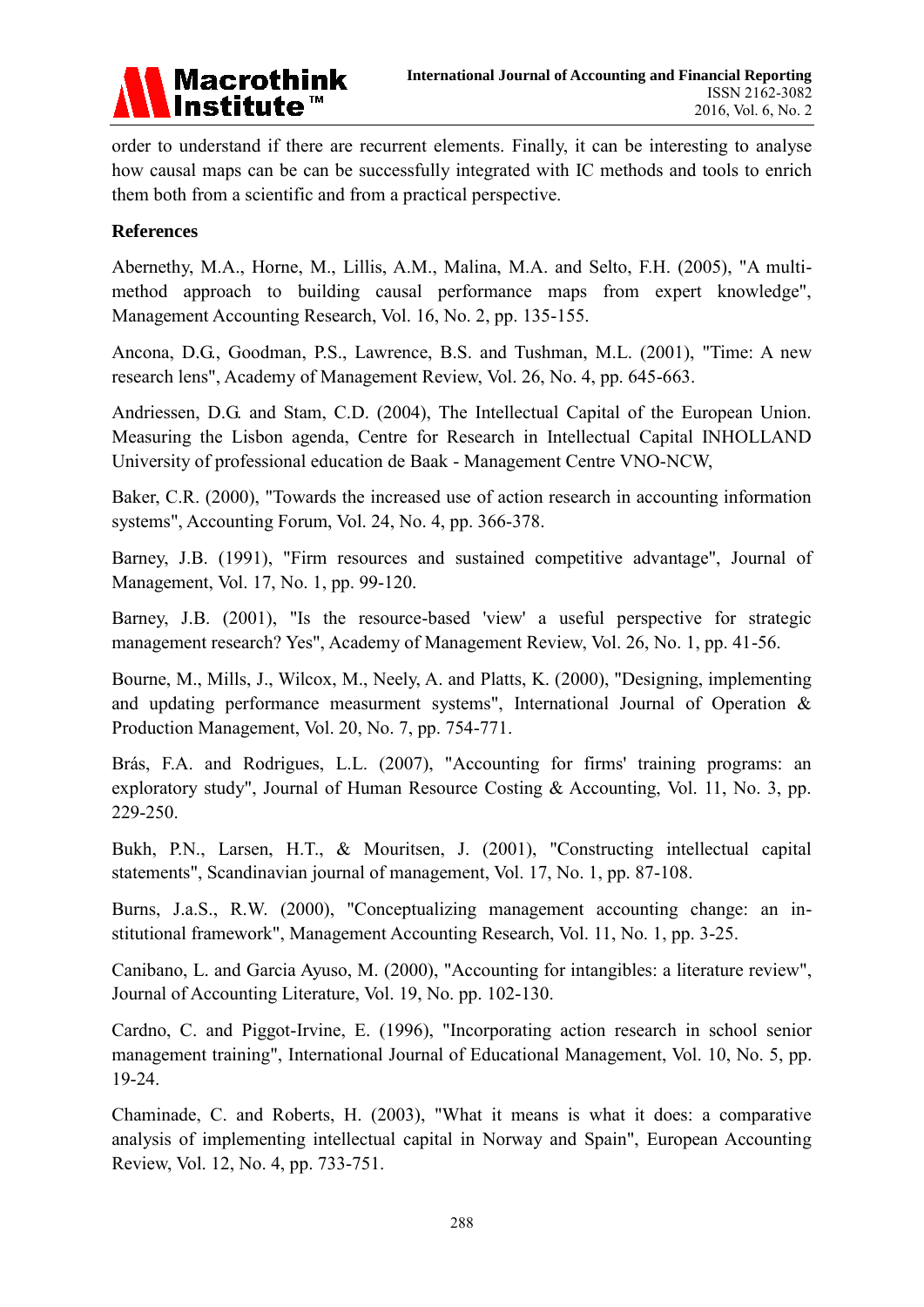

Coghlan, D. and Brannick, T. (2001), Doing Action Research in Your Own Organization, London.

Coghlan, P. and Coghlan, D. (2002), "Action research for operations management", International Journal of Operation & Production Management, Vol. 22, No. 2, pp. 220-240.

Cuganesan, S. (2005), "Intellectual capital-in-action and value creation. A case study of knowledge transformation in an innovation process", Journal of Intellectual Capital, Vol. 6, No. 3, pp. 357-373.

D"Aveni, R. (1994), "Hypercompetition: Managing the dynamics of strategic management." New York.

DATI (2000), A Guideline for Intellectual Capital Statements: A Key to Knowledge Management, Danish Agency for Development of Trade and Industry

Dierickx, I. and Cool, K. (1989), "Asset Stock Accumulation and Sustainability of Competitive Advantage", Management Science, Vol. 35, No. 12, pp. 1504-1511.

Edvinsson, L. and Malone, M.S. (1997), Intellectual Capital, Harper Business, New York.

Granlund, M. (2001), "Towards explaining stability in and around management accounting systems", Management Accounting Research, Vol. 12, No. 2, pp. 141-166.

Grant, R.M. (1991), "The resource-based theory of competitive advantage: implications for strategy formulation", California Management Review, Vol. 33, No. 3, pp. 14-35.

Gröjer, J.E. (2001), "Intangibles and accounting classifications: in search of a classification strategy", Accounting, Organizations and Society, Vol. 26, No. 7, pp. 695-713.

Guthrie, J., Petty, R. and Johanson, U. (2001), "Sunrise in the knowledge economy: managing, measuring, and reporting intellectual capital", Accounting, Auditing & Accountability Journal, Vol. 14, No. 4, pp. 365-384.

Huy, Q.N. (2001), "Time, temporal capitability and planned change", Academy of Management Review, Vol. 26, No. 4, pp. 601-623.

Itami, H. (1987), Mobilizing Invisible Assets, Harvard University Press, Cambridge, MA.

Ittner, C. D., Larcker, D. F., & Randall, T. (2003). "Performance implications of strategic performance measurement in financial services firms", Accounting, Organizations and Society, Vol. 28, No. 7, pp. 715-741.

Kaplan, R.S. (1998), "Innovation Action Research: creating new management theory and practice", Journal of management accounting research, Vol. 10, No. pp. 89-118.

Kaplan, R.S. and Norton, D.P. (1992), "The Balanced Scorecard - Measures That Drive Performance", Harvard Business Review, Vol. 70, No. 1, pp. 71-79.

Kaplan, R.S. and Norton, D.P. (1996a), "Linking the balanced scorecard to strategy (Reprinted from the Balanced Scorecard)", California Management Review, Vol. 39, No. 1,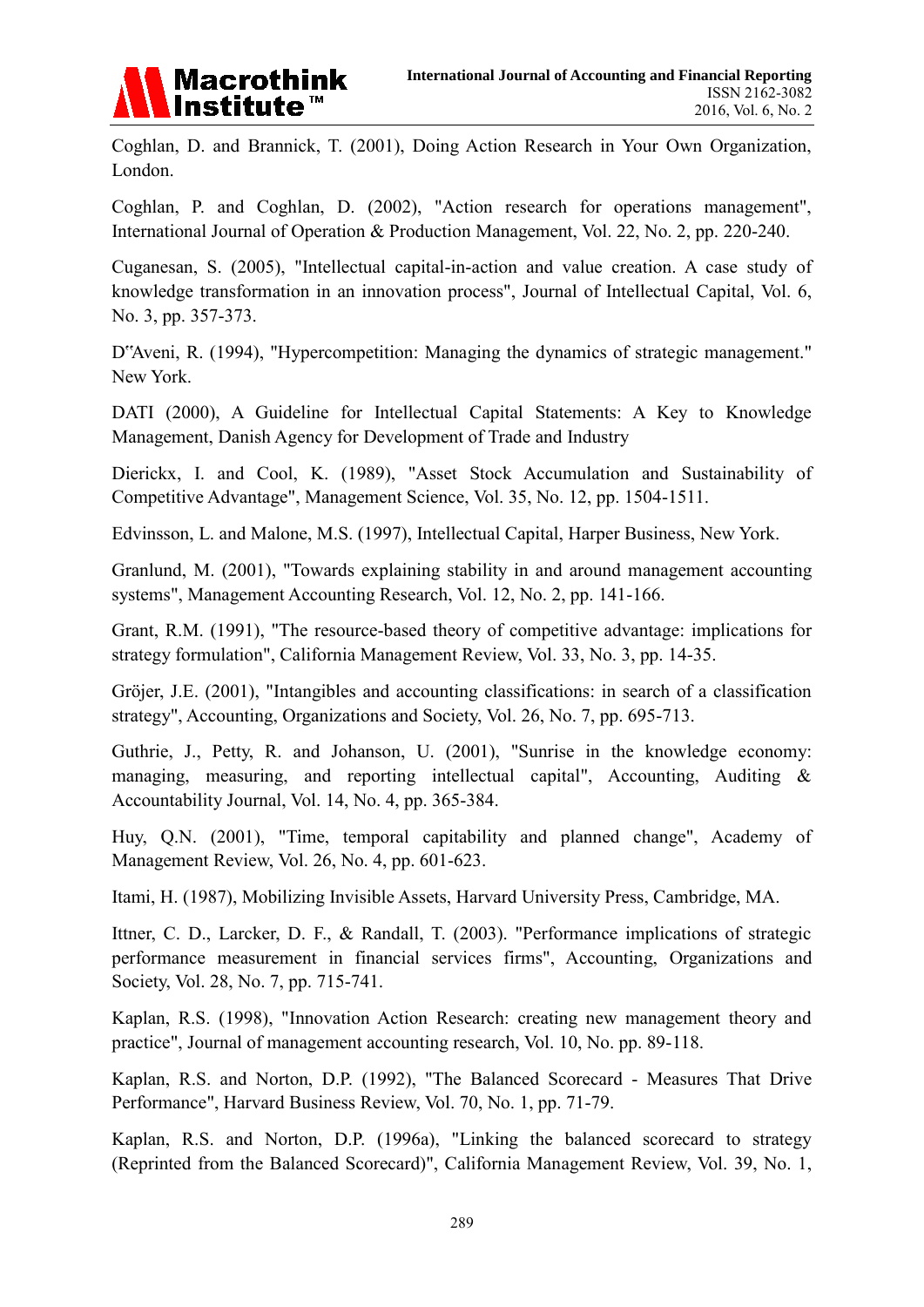

pp. 53-&.

Kaplan, R.S. and Norton, D.P. (1996b), "Using the balanced scorecard as a strategic management system", Harvard Business Review, Vol. 74, No. 1, pp. 75-&.

Kaplan, R.S. and Norton, D.P. (2000), "Having trouble with your strategy? Then map it", Harvard Business Review, Vol. 78, No. 5, pp. 167-+.

Kaplan, R.S. and Norton, D.P. (2001), "Transforming the Balanced Scorecard from Performance Measurement to Strategic Management: Part I", Accounting horizons, Vol. 15, No. 1, pp. 87-104.

Labro, E. and Tuomela, T.S. (2003), "On bringing more action into management accounting research: process considerations based on two constructive case studies", European Accounting Review, Vol. 12, No. 3, pp. 409-442.

Lev, B. (2001), Intangibles: Management, Measurement and Reporting, Washington D.C.

Lev, B. and Zarowin, P. (1999), "The boundaries of financial reporting and how to extend them", Journal of Accounting Research, Vol. 37, No. 2, pp. 353-385.

Lukka, K. (2007), "Management accounting change and stability: loosely coupled rules and routines action", Management Accounting Research, Vol. 18, No. 1, pp. 76-101.

Malina, M.A., Nørreklit, H. and Selto, F.H. (2007), "Relations among Measures, Climate of Control, and Performance Measurement Models", Contemporary accounting research, Vol. 24, No. 3, pp. 935-982.

Marr, B. and Chatzkel, J. (2004), "Intellectual capital at the crossroads", Journal of Intellectual Capital, Vol. 5, No. 2, pp. 224-229.

Marr, B., Gray, D. and Neely, A. (2003), "Why do firms measure their intellectual capital?" Journal of Intellectual Capital, Vol. 4, No. 4, pp. 441-464.

Marr, B., Schiuma, G. and Neely, A. (2004), "The dynamics of value creation: mapping your intellectual performance drivers", Journal of Intellectual Capital, Vol. 5, No. 2, pp. 224-229.

Meritum (2002), Proyecto Meritum: guidelines for managing and reporting intangibles, Madrid.

Middel, R., Coghlan, D., Coghlan, P., Brennan, L. and McNichols, T. (2006), "Action research in collaborative improvement", International Journal of Technology Management, Vol. 33, No. 1, pp. 67-91.

Mouritsen, J. and Bekke, A. (1999), "A space for time: accounting and time based management in a high technology company", Management Accounting Research, Vol. 10, No. 2, pp. 159-180.

Mouritsen, J. and Larsen, H.T. (2005), "The 2nd wave of knowledge management: The management control of knowledge resources through intellectual capital information", Management Accounting Research, Vol. 16, No. pp. 371-394.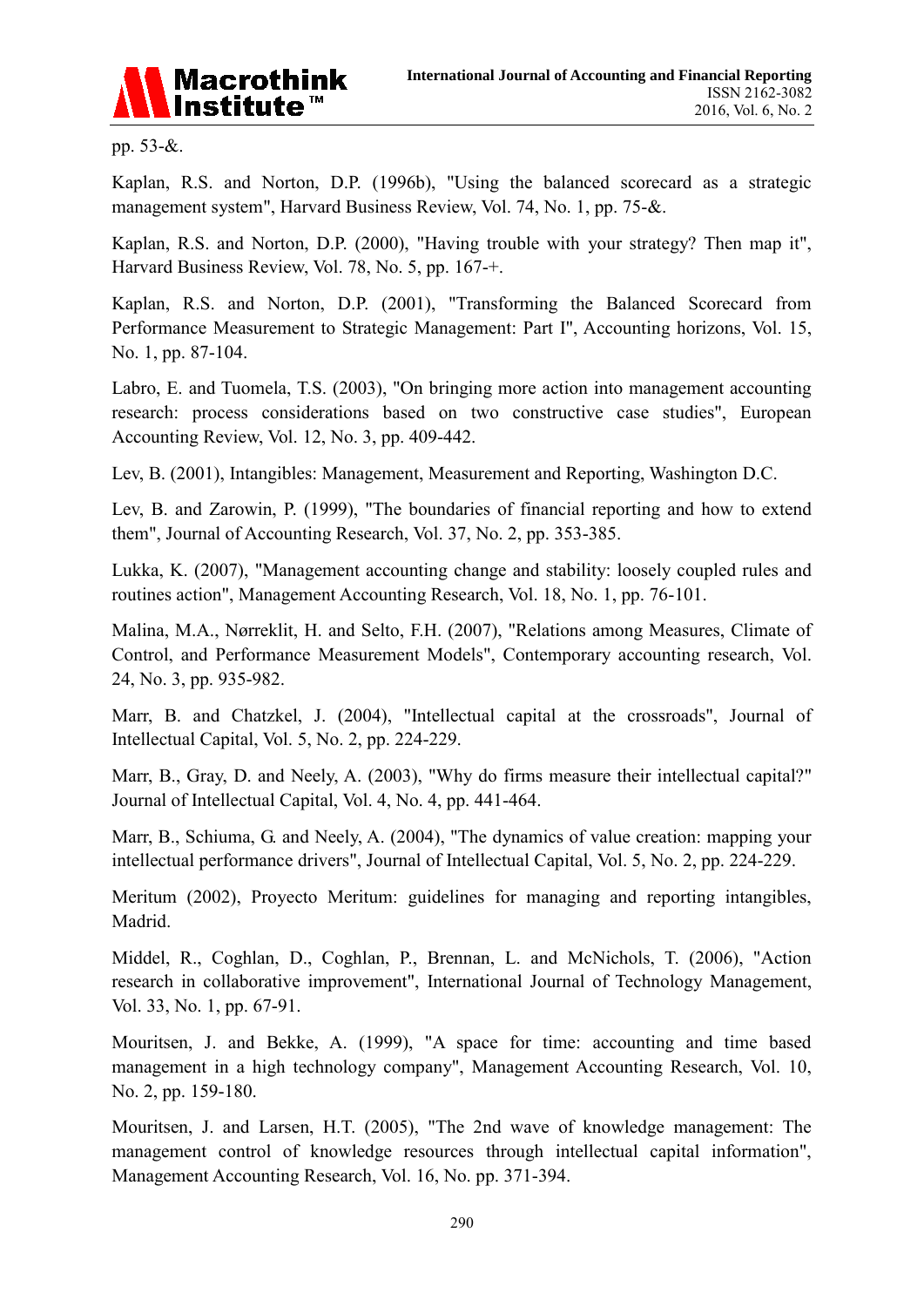

Mouritsen, J., Larsen, H.T. and Bukh, P.N.D. (2001), "Intellectual capital and the 'capable firm': narrating, visualising and numbering for managing knowledge", Accounting Organizations and Society, Vol. 26, No. 7-8, pp. 735-762.

Nørreklit, H. (2000), "The balance on the balanced scorecard – a critical analysis of some of its assumptions", Management Accounting Research, Vol. 11, No. pp. 65-88.

Olesen, K. and Myers, M.D. (1999), "Trying to improve communication and collaboration with information technology: an action research project which failed", Information Technology & People, Vol. 12, No. 4, pp. 317-332.

Petty, R. and Guthrie, J. (2000), "Intellectual capital literature review, measuring, reporting and management", Journal of Intellectual Capital, Vol. 1, No. 2, pp. 155-176.

Pike, R.H., Roos, G. and Marr, B. (2005), "Strategic management of intangible assets and value drivers in R&D organizations", R&D Management, Vol. 35, No. 2, pp. 111-124.

Parise, S., & Sasson, L. (2002), "Leveraging knowledge management across strategic alliances", Ivey Business Journal, Vol. 66, No. 4, pp. 41-47.

Quattrone, P. and Hopper, T. (2005), "A "time-space odyssey": management control systems in two multinational organisations", Accounting, Organization and Society, Vol. 30, No. 7-8, pp. 735-764.

Roberts, H. (2000), "Classification of intellectual capital", in G. HEC, Classification of Intangibles, Jouy-en-Josas, 197-205.

Roos, G., Roos, J., Dragonetti, N. and Edvinsson, L. (1998), Intellectual Capital: navigating in the new business landscape, New York University Press, New York.

Roslender, R. and Fincham, R. (2001), "Thinking critically about intellectual capital accounting", Accounting, Auditing & Accountability Journal, Vol. 14, No. 4, pp. 383-398.

Roslender, R. and Fincham, R. (2004), "Intellectual capital accounting in the UK: A field study perspective", Accounting, Auditing & Accountability Journal, Vol. 17, No. 2, pp. 178 - 209.

Sengupta, J. (2013), "Theory of innovation: a new paradigm of growth", Springer Science & Business Media.

Simons, R. (1990), "The role of management control systems in creating competitive advantage: new perspectives", Accounting, Organizations and Society, Vol. 15, No. 1/2, pp. 127-143.

Skoog, M. (2003), "Visualising value creation through the management control of intangibles", Journal of Intellectual Capital, Vol. 4, No. 4, pp. 487-504.

Sveiby, K.E. (1997), "The Intangible Assets Monitor", Journal of Human Resource Costing & Accounting, Vol. 2, No. 1, pp. 73-97.

Wernerfelt, B. (1984), "A resource-based view of the firm", Strategic Management Journal,